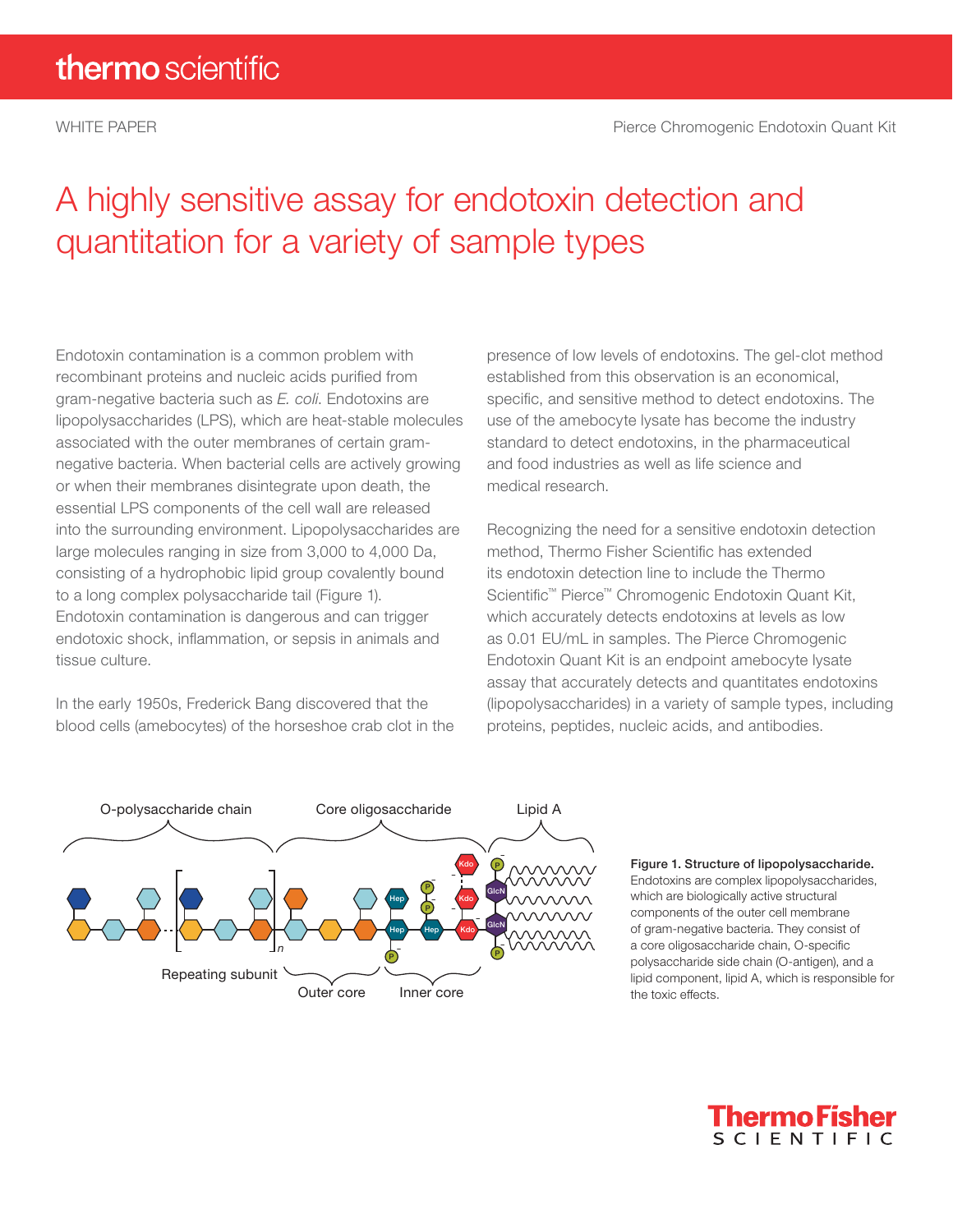The principle of the assay is based on the activation of factor C, factor B, and pro–clotting enzyme in the amebocyte lysate in the presence of endotoxin. The amount of endotoxin is quantitated by the addition of a chromogenic substrate, Ac-Ile-Glu-Ala-Arg-pNA. The endotoxin-activated pro–clotting enzyme catalyzes the release of p-nitroaniline (pNA) to produce a yellow color (Figure 2). After the reaction is stopped, the released pNA is photometrically measured at 405 nm (Figure 3). The developed color intensity is directly proportional to the amount of endotoxin present in the sample and is calculated using a standard curve. Here we present data demonstrating the performance of Pierce endotoxin quantitation kits.







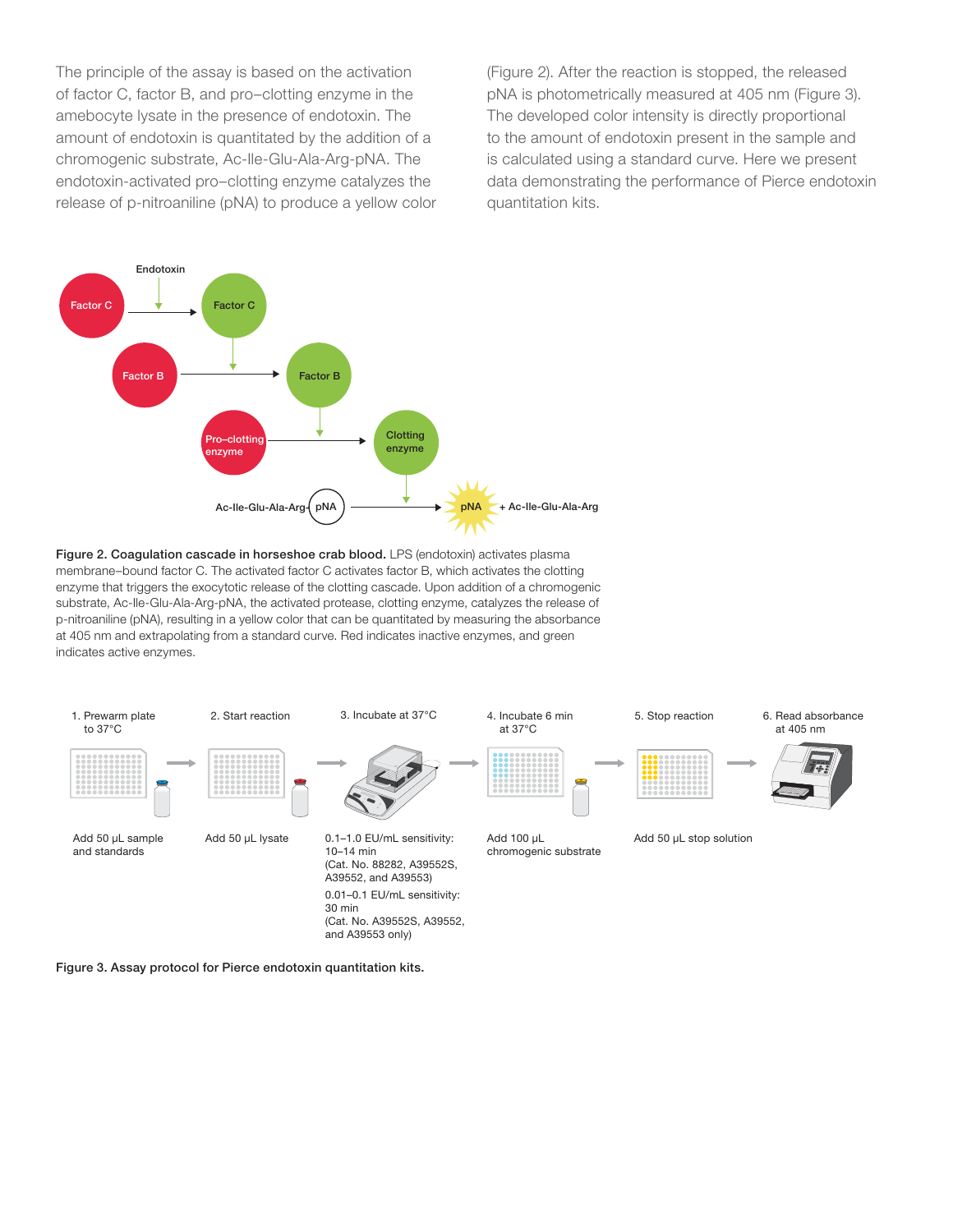#### Sensitivity and reproducibility

Sensitive endotoxin testing is essential because of the sample limitations and low endotoxin levels required for cell culture and animal research. The Pierce Chromogenic Endotoxin Quant Kit offers high sensitivity and reproducibility with two linear dynamic ranges of 0.01–0.1 EU/mL and 0.1–1.0 EU/mL (Figure 4). The test-to-test and operator-to-operator reproducibility of this endpoint amebocyte lysate assay resulted in a coefficient of variation (CV) of 3%. The lower sensitivity range permits higher dilution of samples that are limited in quantity or contain interfering substances, helping to avoid potential false negatives or false positives in endotoxin quantitation.



Figure 4. Standard curves for Pierce endotoxin quantitation kits. The standard curves show exceptional linearity with  $r^2 = 0.99$ . The Pierce Chromogenic Endotoxin Quant Kit has a lower-range standard curve of 0.01–0.1 EU/mL. The standard curve of 0.1–1.0 EU/mL represents a 14-minute incubation with endotoxin standards and amebocyte lysate, followed by a 6-minute incubation with the chromogenic substrate. For the lower range, a 30-minute incubation with endotoxin standards and amebocyte lysate was followed by a 6-minute incubation with the chromogenic substrate. Consistency and reproducibility ( $n = 17$ ; CV = 3%) is shown for the low-range standards (0.01–0.1 EU/mL).

#### **Compatibility**

Amebocyte lysate assays can be affected by many factors that can cause inhibition or enhancement leading to false negatives or false positives. Factors that can lead to inhibition of the amebocyte lysate assay include reaction temperature, sample pH, ionic strength, and metal ions (e.g., magnesium and calcium). Serum proteins, nucleic and fatty acids, surfactants, and chelating reagents (e.g., EDTA and heparin) cause changes in molecular structure of endotoxin aggregates that can result in inaccurate or total inhibition of the amebocyte lysate assay. In addition, surfactants (e.g., Triton™ X-100, SDS, deoxycholate) used in various protein workflows alter the supramolecular structure of lipopolysaccharides and therefore can interfere with their detection and quantitation. If any of these interfering substances are present in test samples, the samples need to be diluted. Table 1 summarizes compatibility levels of common reagents with the amebocyte lysate assay. To be considered free of interfering factors in the test, the measured concentration of endotoxin added to the sample must be within 50%–200% of the known added amount.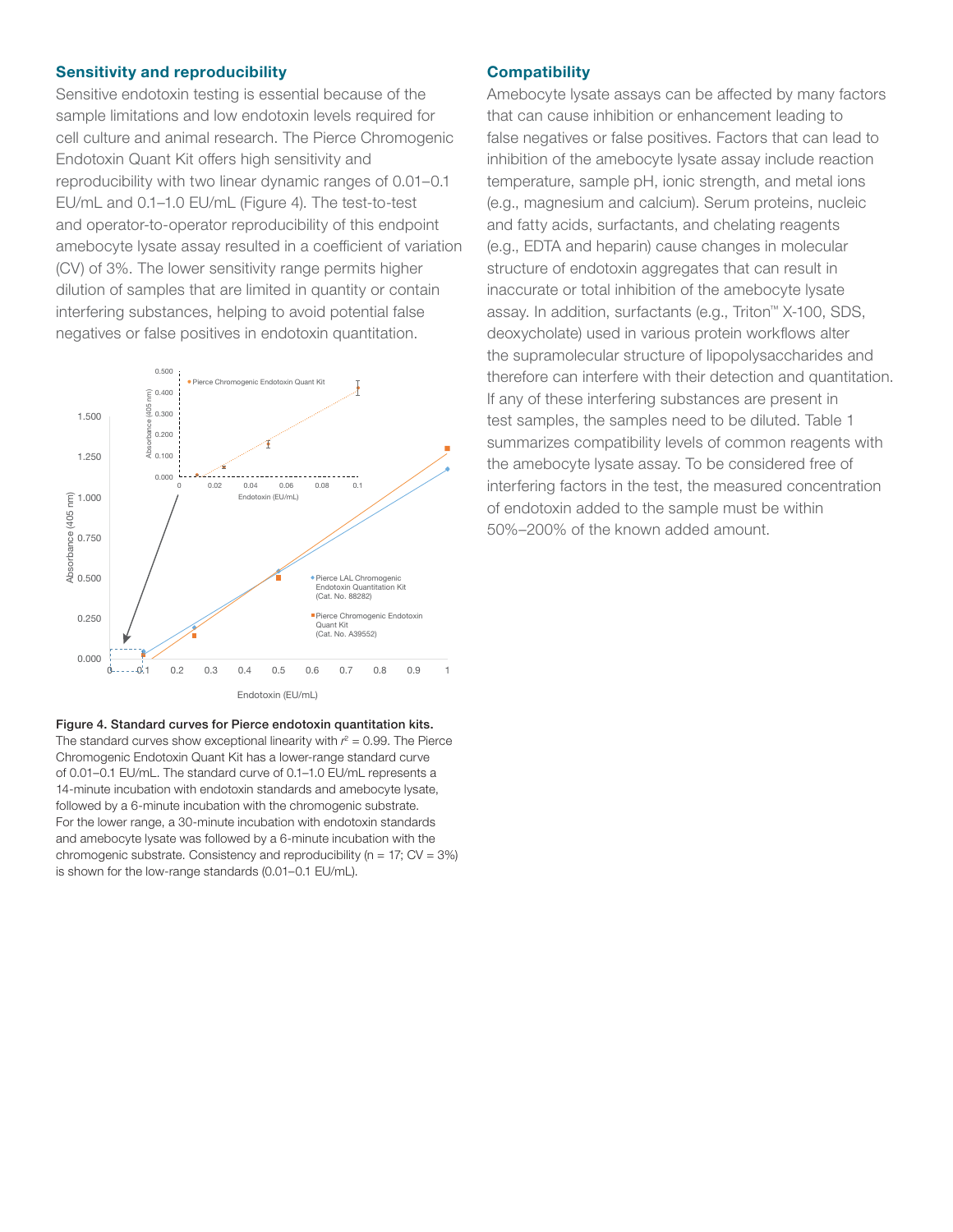Table 1. Highest acceptable concentration of typical reagents for valid endotoxin spike recovery using the Pierce Chromogenic Endotoxin Quant Kit. Concentrations listed refer to the actual concentration in the sample that produced no decrease in quantitation values when spiked with 0.5 EU endotoxin. Dilutions are expressed in the form of a ratio, where 1:100 means a 100-fold dilution.

| <b>Test sample</b>                                                                              | <b>Highest acceptable</b><br>concentration of reagent<br>for valid endotoxin<br>spike recovery |
|-------------------------------------------------------------------------------------------------|------------------------------------------------------------------------------------------------|
| Complete* Ham's F-12K (Kaighn's)<br>Medium supplemented with 1% fetal<br>bovine serum           | 1:100                                                                                          |
| Complete* Dulbecco's Modified Eagle<br>Medium (DMEM) supplemented with<br>1% fetal bovine serum | 1:100                                                                                          |
| $DNA^{**}$                                                                                      | $0.01 \mu g/mL$                                                                                |
| Human serum albumin                                                                             | $<$ 1 µg/mL                                                                                    |
| Glycerol                                                                                        | 1%                                                                                             |
| Sucrose                                                                                         | 1%                                                                                             |
| D-glucose (dextrose)                                                                            | 1%                                                                                             |
| Triton $X-100$                                                                                  | 1%                                                                                             |
| <b>SDS</b>                                                                                      | 0.001%                                                                                         |
| Tween <sup>™</sup> -20                                                                          | 0.05%                                                                                          |
| $EDTA$ ( $pH$ 6.0)                                                                              | $10 \text{ mM}$                                                                                |
| $EDTA$ ( $pH$ 8.0)                                                                              | $0.4 \text{ mM}$                                                                               |
| Heparin (1,000 IU)                                                                              | 1:500                                                                                          |
| $\beta$ -glucan <sup>t</sup>                                                                    | 10 $ng/mL$                                                                                     |

\* Supplemented with Penicillin-Streptomycin-Glutamine (100X), diluted to 1X and contains phenol red.

\*\* Sheared salmon sperm DNA.

† Highest level tested that exhibited no enhancement.

Another common interfering substance in the amebocyte lysate assay is (1,3)-β-D-glucan, a cell wall component of bacteria and fungi. Although β-glucan is not pyrogenic, it can activate factor G, which is able to trigger the coagulation cascade, producing false positives in the assay (Figure 5). The Pierce Chromogenic Endotoxin Quant Kit (Cat. No. A39552) is compatible with β-glucans, and in samples containing ≤10 ng/mL of (1,3)-β-D-glucan, no enhancement is exhibited. The Pierce LAL Chromogenic Endotoxin Quantitation Kit (Cat. No. 88282) is not compatible with β-glucans, and requires blocking with a β-glucan blocker to avoid enhancement effects (false positives) from β-glucan contamination.



Figure 5. Activation of the clotting enzyme by (1,3)-β-D-glucan. The presence of β-glucans activates a pathway that is independent of the amebocyte lysate response to endotoxins resulting in false-positive determination of bacterial endotoxins in the sample. The Pierce Chromogenic Endotoxin Quant Kit is resistant to β-glucans. Red indicates inactive enzymes, and green indicates active enzymes.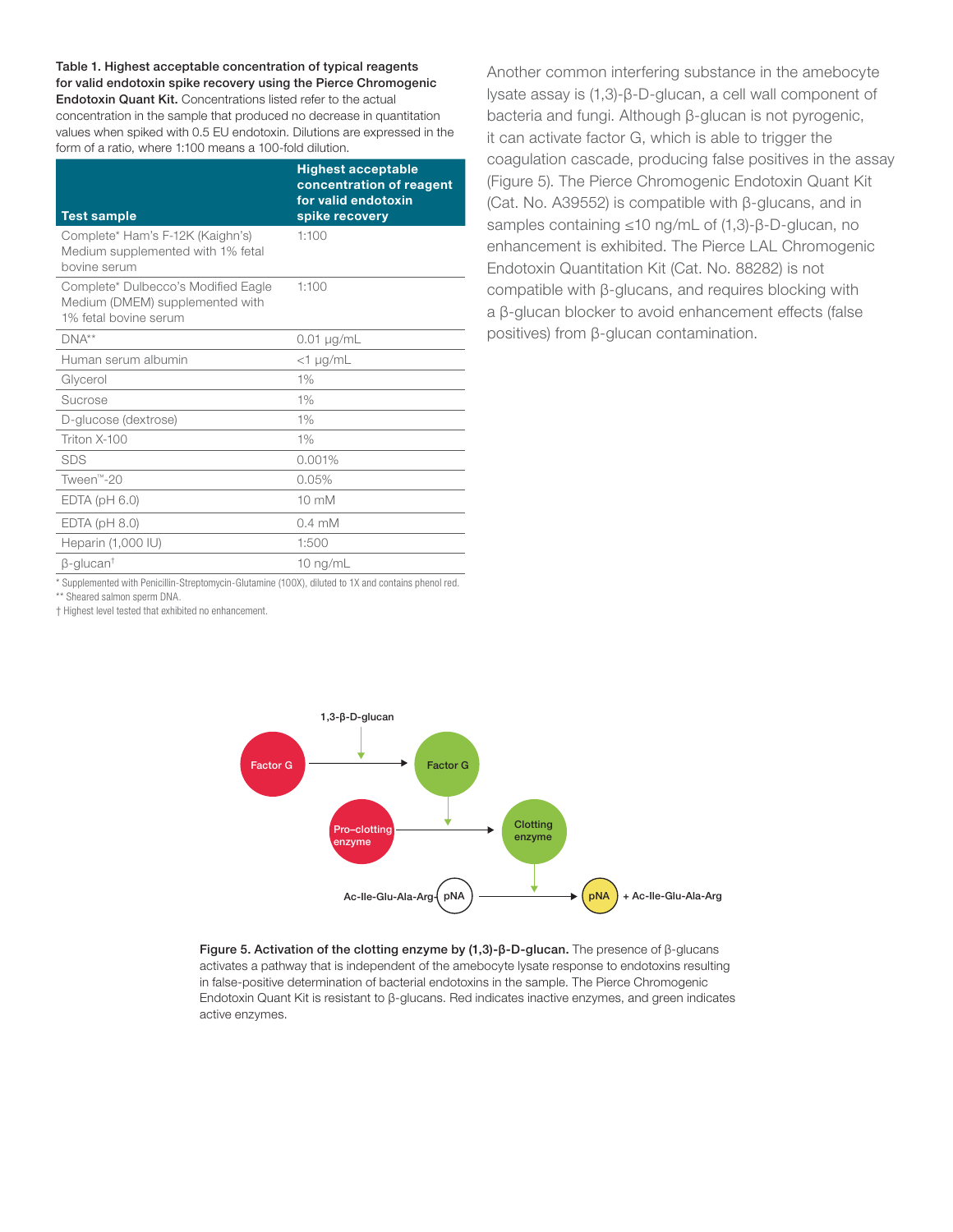#### Determining efficiency of endotoxin removal

Endotoxin-contaminated protein or antibody samples transfected into cells or injected into an animal host can initiate a strong immune response, resulting in systemic inflammatory response syndrome (SIRS) and/or sepsis. Elimination of endotoxins from samples produced from gram-negative bacteria prior to cell transfection or animal injection is a necessity. Ultrafiltration, polymixin B affinity resin, or resin- or membrane-based chromatography are the traditional methods of endotoxin removal. These methods have limitations in protein recovery or endotoxin binding capacity, or have toxicity concerns. Thermo Fisher Scientific offers a modified ε-poly-L-lysine [poly(ε-lysine)] affinity resin (nontoxic polymer of the natural amino acid lysine) that displays both excellent endotoxin binding capacity and protein recovery. The polylysine affinity ligands bind endotoxins through both ionic and hydrophobic interactions (Figure 6). With a 2,000,000 EU/mL binding capacity, endotoxin levels can be reduced by 99% in samples containing initial endotoxin levels of 10,000 EU/mL. Typical protein samples processed with the Thermo Scientific™ Pierce™ High Capacity Endotoxin Removal Resin have a final endotoxin concentration below 5 EU/mL (Figure 7B). A general workflow of endotoxin removal from purified sample to endotoxin detection is presented in Figure 7A.



Poly(ε-lysine) resin Pierce High Capacity Endotoxin Removal Resin

Figure 6. The poly(ε-lysine) affinity ligand binds endotoxins through both ionic and hydrophobic interactions. The multiple ε-aminobutyl groups impart both a positive charge via the primary amines and a hydrophobic characteristic via the butyl spacer between primary amines. The hydrophilic nature of the porous cellulose base matrix is masked by thorough derivatization of its interior and exterior surfaces with the poly(ε-lysine) ligand.



\* BSA (1.25 µg/mL) was spiked with 10,000 EU/mL.

Figure 7. Efficient removal of endotoxins by the Pierce High Capacity Endotoxin Removal Resin. (A) General workflow for endotoxin removal and quantitation. (B) Determination of final endotoxin concentrations in purified protein samples in preparation for downstream applications.

#### **Conclusion**

The Pierce Chromogenic Endotoxin Quant Kit (Cat. No. A39552) and the Pierce LAL Chromogenic Endotoxin Quantitation Kit (Cat. No. 88282) are sensitive endpoint assays for the detection and quantitation of endotoxins from a variety of sample types. The high sensitivity of the Pierce Chromogenic Endotoxin Quant Kit allows for sample conservation as well as determination of endotoxin levels for verification of safe sample use in downstream applications such *in vivo* or cell culture transfection studies.

The Pierce High Capacity Endotoxin Removal Resin is effective in eliminating endotoxins from samples containing proteins of various sources, sizes, and charges. The high binding capacity and low protein retention make this resin suitable for many protein sample types, including antibodies.